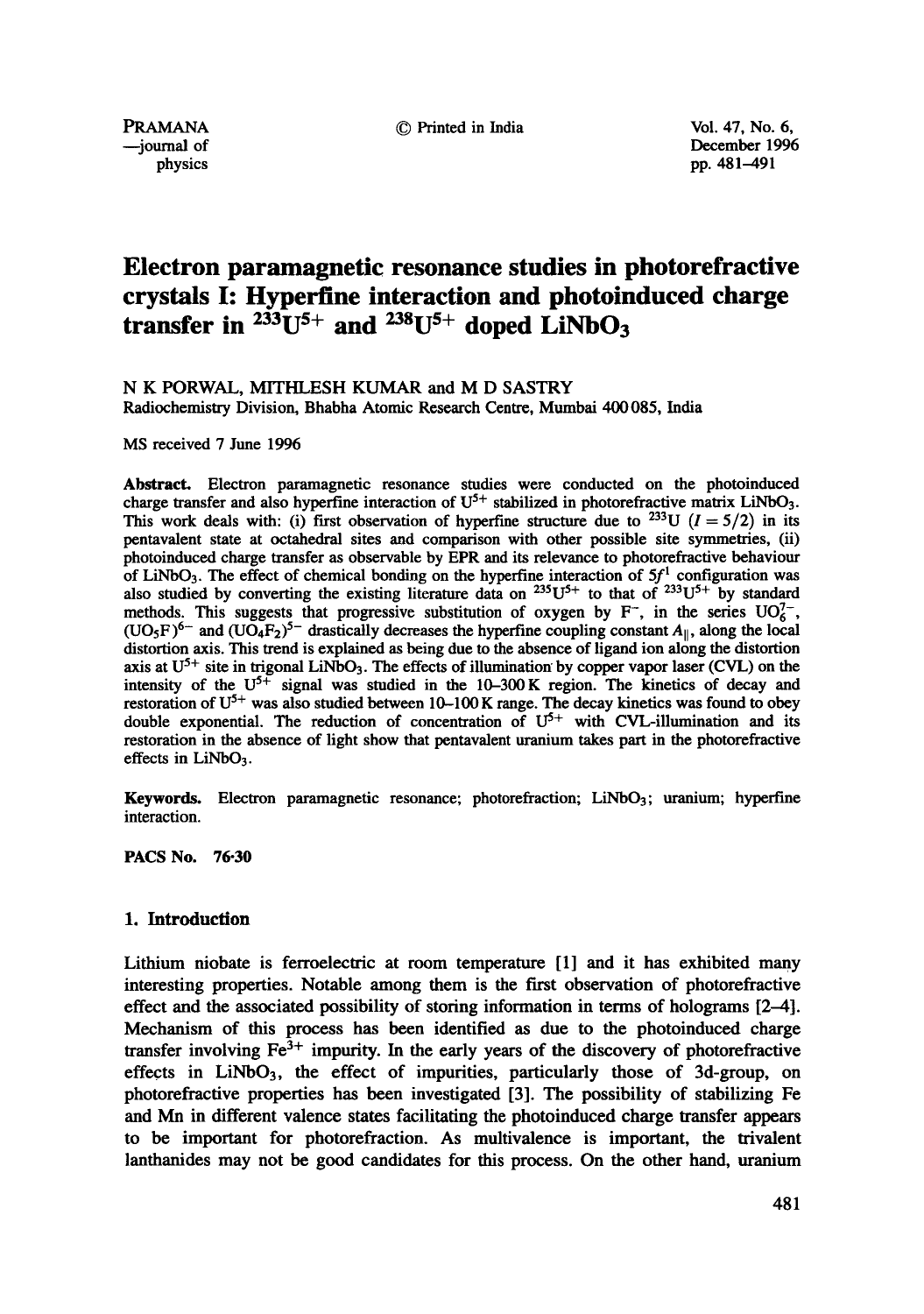exhibiting multivalence is potentially a good candidate to enhance photorefractive behaviour of LiNbO3. Work of Okamoto *et al* [5] suggests that the uranium dopant enhances photorefractive sensitivity in  $U:LiNbO<sub>3</sub>$ , however, the hologram is nearly permanent. It may be noted that in the sample of Okamoto *et al,* uranium may be in tetravalent/hexavalent states.

Burton Lewis *et al* [6] have shown that  $U^{5+}$  gets stabilized at  $Nb^{5+}$  sites in LiNbO<sub>3</sub>, with six-fold oxygen coordination, on doping with  $U_3O_8$ . They have shown that the symmetry of site is almost perfectly octahedral. Among all the oxidation states of uranium the pentavalent ion,  $U^{5+}$ , with outer electronic configuration,  $5f^1$ , is an interesting candidate for electron paramagnetic resonance (EPR) investigations. In the case of  $U^{5+}$  ion in perfectly octahedral coordination, the 7-fold degenerate 5forbitals split into  $a_{2u}(\Gamma_2)$ ,  $t_{2u}(\Gamma_4)$  and  $t_{1u}(\Gamma_5)$  (I's are Bethe's notation) with the orbital singlets  $a_{2\mu}$  as the ground state [7,8]. The quenching of orbital angular momentum increases the spin-lattice relaxation time making its EPR observable at easily accessible temperatures. When spin orbit interaction is taken into account the symmetry classification of these levels would change, the lowest state being  $\Gamma_7$ . In the present work we have carried out a similar investigation with  $^{238}U^{5+}/^{233}U^{5+}$  doped LiNbO<sub>3</sub> directed at getting information on the hyperfine interaction between  $I = 5/2$  of <sup>233</sup>U and  $5f<sup>1</sup>$  electron having  $a_{2\mu}$  character under octahedral symmetry and also to investigate the possible role of uranium ion in photoinduced charge transfer processes. The only published report on the hyperfine structure of  $^{233}$ U in EPR is of trivalent uranium in LaCl<sub>3</sub> by Dorain *et al* [9]. In this paper we present the results of three important aspects of  $U^{5+}$  in LiNbO<sub>3</sub>: (i) The first report of hyperfine structure of <sup>233</sup>U in its pentavalent form and in octahedral symmetry. (ii) The systematics of the hyperfine coupling constant of <sup>233</sup>U<sup>5+</sup> in  $(UO_6)^{7}$  with progressive substitution of  $O^{2}$  by the more ionic ligand F<sup>-</sup>. This was made possible by using the h.f.s. data available on <sup>235</sup>U<sup>5+</sup> in  $(UO_5F)^{6-}$  and  $(UO_4F_2)^{5-}$  sites stabilized in alkali fluorides [7, 10, 11]. (iii) The first report of the valence change of pentavalent uranium on illumination with copper vapor laser between 10-100 K.

#### **2. Experimental**

The sample of  $233U^{5+}$ : LiNbO<sub>3</sub> was prepared by the flux method described by Lewis *et al* [6]. Appropriate quantities of  $Li<sub>2</sub>CO<sub>3</sub>$ , Nb<sub>2</sub>O<sub>5</sub> and U<sub>3</sub>O<sub>8</sub> (8% by weight) were mixed and the mixture was slowly added to the molten LiC1. After cooling the melt, the LiC1 was easily leached out by dissolving in pure water leaving behind insoluble uranium doped in LiNbO<sub>3</sub>. Further, the residue was washed with alcohol and dried under I.R. lamp. The  $XRD$  patterns of the sample showed that the LiNbO<sub>3</sub> formation was complete. Finally, the sample was sealed in quartz tubes for recording EPR spectra. This work was done in glove-box specially made for handling radioactive materials. The outer surface of the quartz tube was decontaminated by nitric acid, teepol and water before recording the spectra, which were measured at 77 K using a Bruker ESP-300 EPR spectrometer operating at the X-band frequency.

The effect of laser illumination on the EPR spectrum was studied using an optical transmission cavity. The sample LiNbO<sub>3</sub> in single crystal form doped with  $^{238}$ U was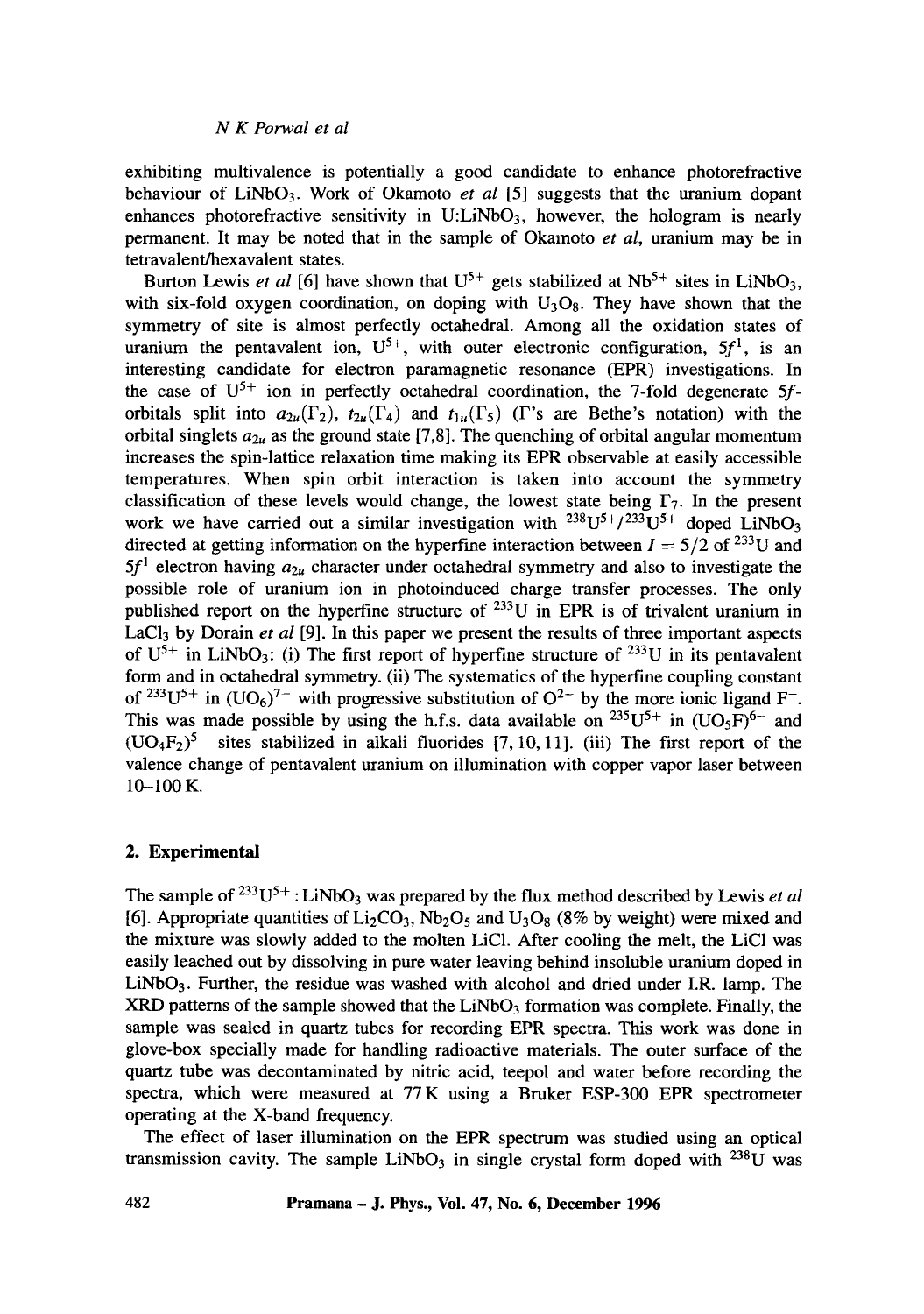

**Figure 1.** EPR spectrum of  $U^{5+}$  in LiNbO<sub>3</sub> powder at 77 K: (a) doped with <sup>233</sup>U<sub>3</sub>O<sub>8</sub>; (b) doped with natural  $U_3O_8$ . As expected the perpendicular spectrum is more intense than the parallel one. The  $g_{\parallel}$  value was calculated from  $238U^{5+}$  spectrum. The separation between field corresponding to  $g_{\parallel}$ , and high field hyperfine components of the parallel spectrum ( $a_6$  in the inset) were used for calculating  $A_{\parallel}$ .

illuminated *in situ* using a 10W copper vapor laser. The temperature of the sample was varied between 10 and 300 K using a closed cycle helium refrigerator supplied by M/S APD Cryogenics.

#### 3. Experimental results

## 3.1 *EPR spectra of 233U 5+*

The EPR spectra obtained on <sup>233</sup>U<sup>5+</sup> doped LiNbO<sub>3</sub> at 77 K is shown in figure 1(a). The EPR spectra obtained under identical condition for natural  $U^{5+}$  in LiNbO<sub>3</sub> are also shown in figure 1(b) for comparison. The spectrum of  $233U^{5+}$  consists predominantly of a sextet arising from hyperfine interaction with  $I = 5/2$  of <sup>233</sup>U. In view of the powder nature of the sample it is attributed to the perpendicular components. From the natural uranium (V) spectrum it can be unambiguously seen that there is a slight g-anisotropy with  $g_{\parallel} = 0.70$ and  $g_{\perp} = 0.724$ . These values are slightly different from the isotropic g reported by Lewis *et al* [6]. The g anisotropy as defined by Ursu and Lupei [7] is

$$
\delta g = 3|(g_{\parallel}-g_{\perp})/(g_{\parallel}+2g_{\perp})| \approx 0.02
$$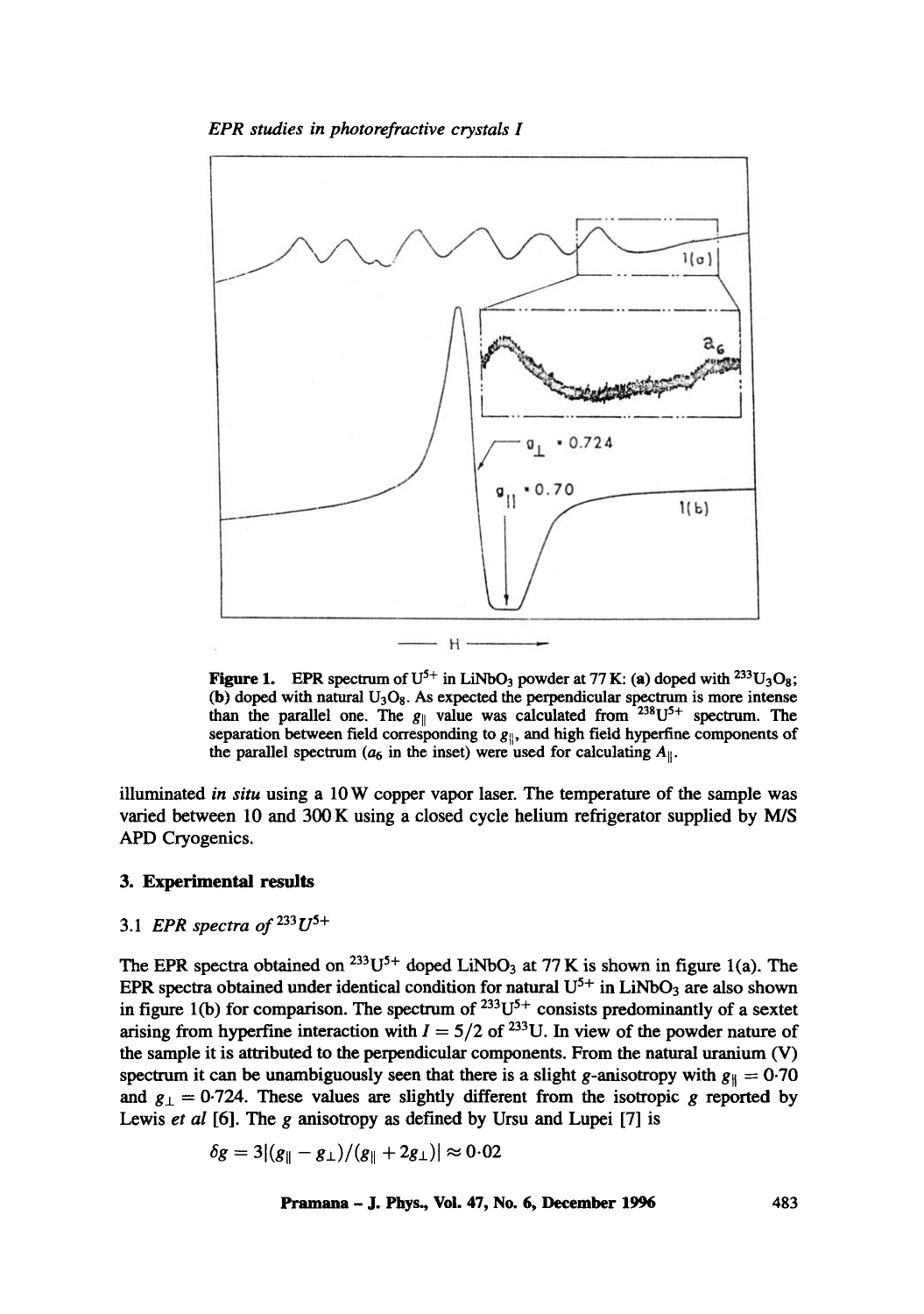**Table 1.** g-values of  $U^{5+}$  centre in LiNbO<sub>3</sub> and other reported  $U^{5+}$  complexes with oxygen coordination.

| Nature of the complex                                                                | 81                        | 8⊥                         | Reference          |
|--------------------------------------------------------------------------------------|---------------------------|----------------------------|--------------------|
| $^{233}$ UO <sub>6</sub> : LiNbO <sub>3</sub><br>UO <sub>5</sub> V <sub>F</sub> :LiF | $0.710 \pm 0.001$<br>0.13 | $0.724 \pm 0.001$<br>0.595 | Present work<br>10 |
| (Tg3)<br>$UO_6$ : LiF<br>(Tg4)                                                       | 0.326                     | 0.362                      | 10                 |

**Table 2.** Systematization of <sup>233</sup>U hyperfine coupling constant in  $[UO<sub>6</sub>]<sup>7</sup>$  with progressive fluoride substitution. The <sup>233</sup>U data on UO<sub>5</sub>F and UO<sub>4</sub>F<sub>2</sub> were calculated from the <sup>235</sup>U-h.f.s. data available.

| Complex                      | $\frac{A_{\parallel}}{(\text{in } 10^{-4} \text{ cm}^{-1})}$ | $(in 10^{-4} cm^{-1})$ | $A_{\rm iso}$<br>$(in 10^{-4} cm^{-1})$ |
|------------------------------|--------------------------------------------------------------|------------------------|-----------------------------------------|
| $UO_6$ : LiNbO <sub>3</sub>  | $145 \pm 10$                                                 | $128 \pm 2$            | 134                                     |
| UO <sub>5</sub> F:NaF        | 119.6                                                        | 146.9                  | 137.8                                   |
| <i>trans</i> $UO_4F_2$ : NaF | 88.4                                                         | $150-8$                | $130 - 0$                               |
| trans $UO_4F_2$ : KF         | 93.6                                                         | 153.5                  | 133.5                                   |



Figure 2. The effects of laser illumination on the EPR spectrum of  $U^{5+}$  in LiNbO<sub>3</sub> at 10 K. (a) Without laser, (b) with CVL illumination.

#### **484 Pramana - J. Phys., Vol. 47, No. 6, December 1996**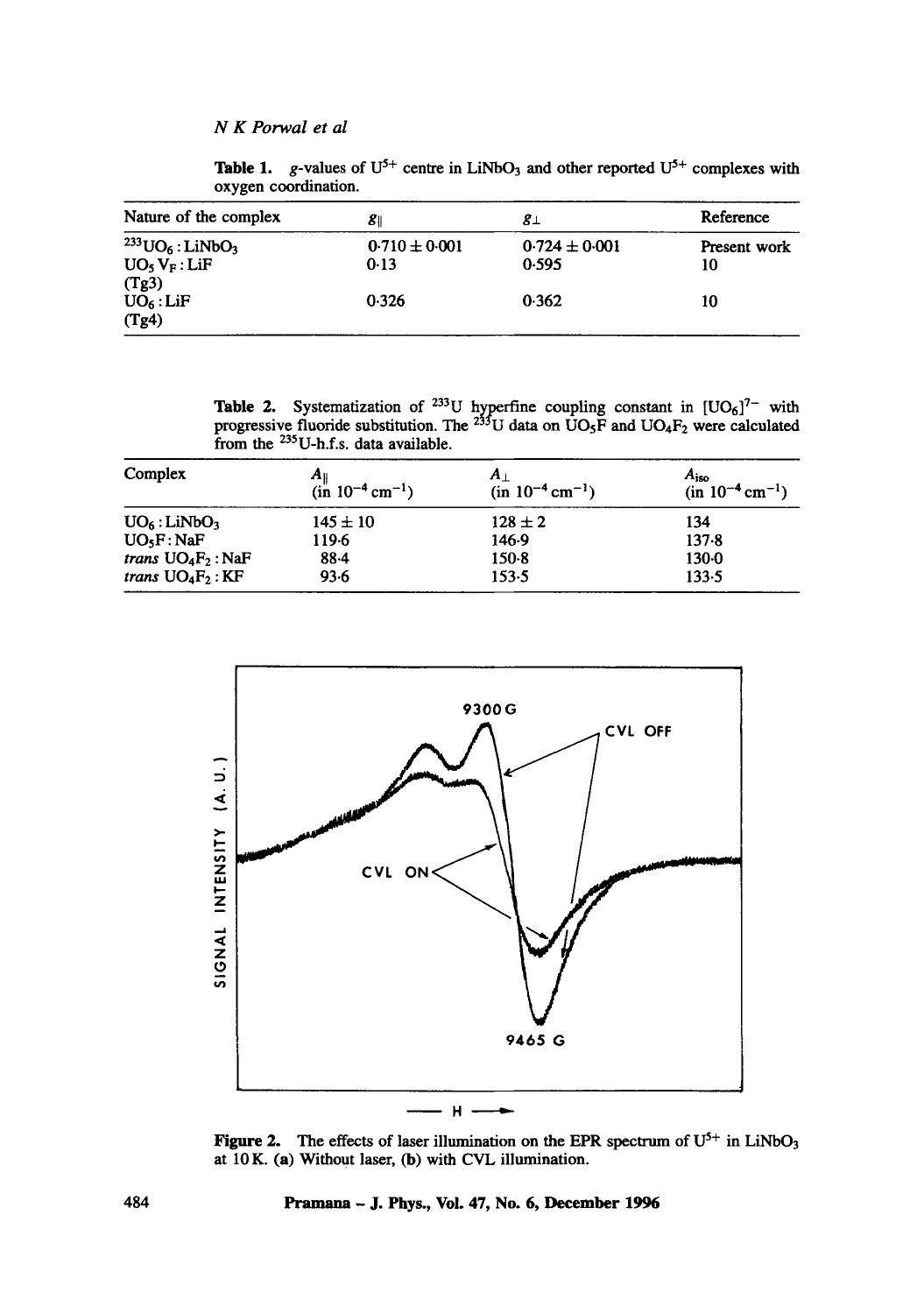

Figure 3a. The decay of EPR of  $U^{5+}$  signal on laser illumination. The apparent rise in the signal is due to locking of the field on the lower inflection point of the derivative signal.

which is considerably less than the corresponding values for  $U^{5+}$  in other octahedral oxyfluoro coordinations. This point is of relevance in analyzing the hyperfine spectrum of  $233U^{5+}$ : LiNbO<sub>3</sub> powder, in which the perpendicular component is most intense. In the EPR spectra of  $^{235}U^{5+}$  in oxyfluoro coordinations in NaF and LiF, the quadrupole interaction has been reported [7] to be of the order of or stronger than the electron-nuclear (magnetic) interaction. The interaction term contains the product of z-component of electric field gradient (e.f.g.) produced by fluoride substitution in the first coordination and the quadrupole moment of  $^{233}$ U nucleus. This gave rise to unusual hyperfine structure in the 'perpendicular' spectrum of  $^{235}U^{5+}$ : LiF and it has been analyzed by a new perturbation scheme developed by Lupei *et al* [12]. This predicted a number of intense forbidden transitions ( $\Delta m_l > 1$ ) and more interestingly, that the splitting of  $m_l = +5/2$ and +7/2 ( $I(2^{35}U) = 7/2$ ) transitions should vanish at  $\theta = 90^{\circ}$  resulting in an intense line at the centre (i.e. the field position corresponding to  $A.I.S = 0$ ). It can be seen in figure l(a) that these features are completely absent for  $^{233}U^{5+}$ : LiNbO<sub>3</sub> ( $\theta = 90^{\circ}$ ) suggesting that quadrupole terms can be neglected, despite small anisotropy seen in the g-tensor. Therefore the hyperfine sextet was analyzed by standard methods and the spin Hamiltonian constants along with reported ones for other  $U^{5+}$  ions in oxy-fluoro coordinations are given in tables 1 and 2. As mentioned earlier this is the first report of hyperfine coupling constants for <sup>233</sup>U in pentavalent form. The only other report of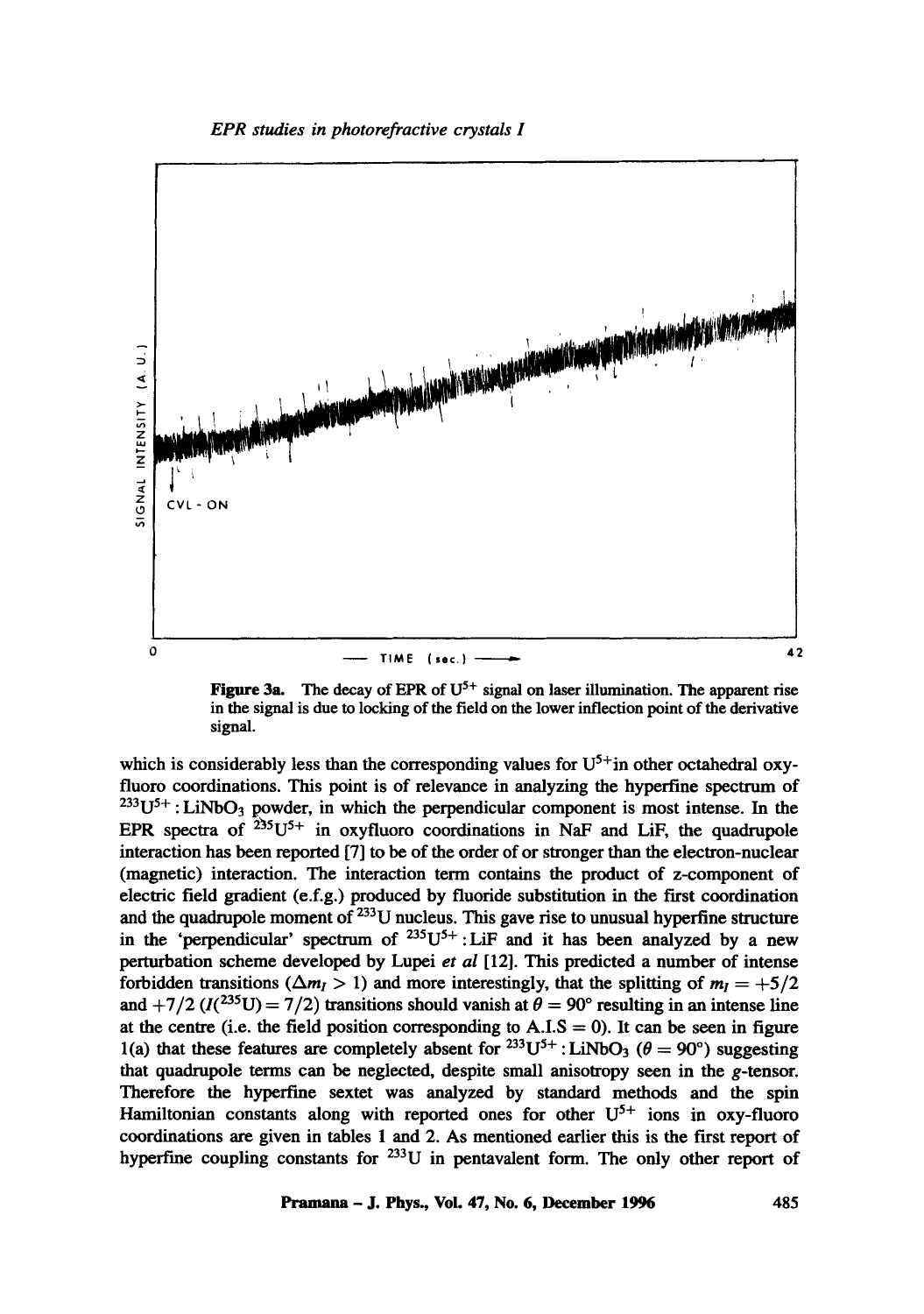

**Figure 3b.** The recovery of EPR signal of  $U^{5+}$  on switching off the laser.

similar data for <sup>233</sup>U was in trivalent form reported by Dorain *et al* [9] for <sup>233</sup>U<sup>3+</sup> in LaCl<sub>3</sub>.

## 3.2 *Effects of illumination with copper vapour laser*

As mentioned earlier LiNbO<sub>3</sub> single crystals doped with <sup>238</sup>U were used for these studies.  $U<sup>5+</sup>$  was stabilized by gamma irradiation. The single crystal loaded in an optical transmission cavity (Bruker ER4104 OR) was illuminated using light from CVL (510 and 578 nm). Figure 2 shows the effect of laser illumination on the intensity of  $U^{5+}$  signal at 10 K. By locking the magnetic field on the EPR derivative peak (on the lower inflection point) the decay of the signal with laser illumination and recovery after CVL was put off and were recorded as a function of time. Figures 3(a) and (b) show the decay and recovery of the signal. (The apparent increase and decrease occurred respectively, for decay and growth as the field was locked on the lower inflection point of EPR signal.)

## **4. Discussion**

## 4.1 *Structure of pentavalent U-complex*

EPR of  $U^{5+}$  was reviewed by Ursu and Lupei [7] and also more recently by Miyake [13]. Miyake discussed the dependence of g-value as a function of axial and orthorhombic

## **486 Pramana - J. Phys., Voi. 47, No. 6, December 1996**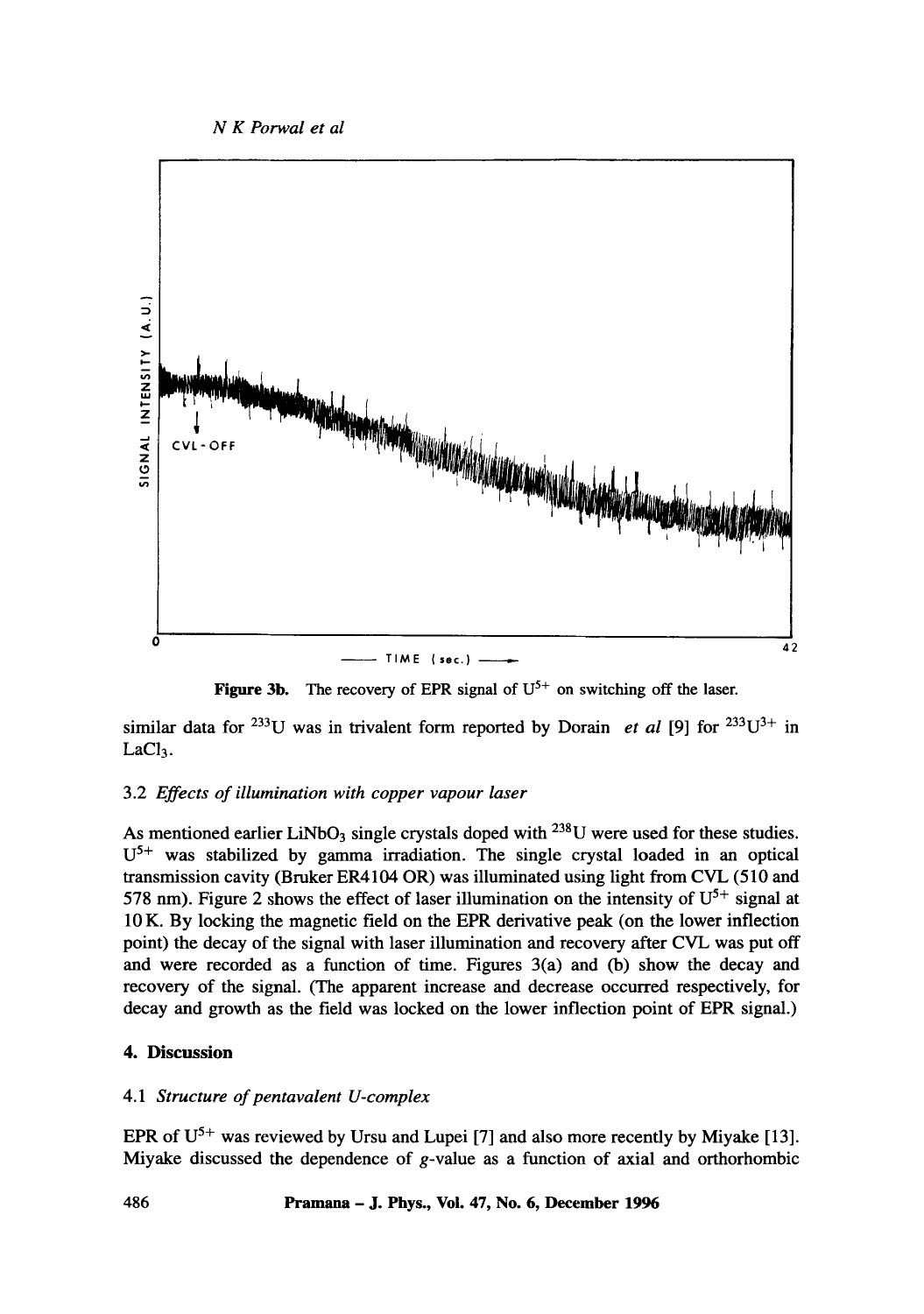distortions and presented curves which can effectively be used for the estimation of axial and orthorhombic distortions. By analysis it may be concluded that for a perfect octahedral symmetry the g-value of  $U^{5+}$  is expected to be around 1.1 and under  $C_{2\nu}$ distortion the |g| value decreases from this value. Further it was seen that the position of ground  $\Gamma_7$  and excited  $\Gamma'_7$  states were found to be independent of  $\epsilon$  (axial distortion parameter) for small distortion and hence g-value is not expected to be highly anisotropic despite the lower site symmetry. From the g-value in the present case which is nearly isotropic, the axial distortion  $\epsilon$  is estimated to be (from figure 6 of Miyake) 1100 cm<sup>-1</sup> and orthorhombic distortion  $|\epsilon\tau| = 270 \text{ cm}^{-1}$ . U<sup>5+</sup> ion in LiNbO<sub>3</sub> takes the position of  $Nb<sup>5+</sup>$  site, having three long (2.113 A) and three short (1.889 A) Nb-O bonds in LiNbO<sub>3</sub> [3]. Therefore the g-value obtained is consistent with that expected at this site symmetry. The deviation from the expected g-value of  $|J = 5/2, \Gamma_7\rangle$  state is also attributed for the crystal field admixing of upper  $|J = 7/2, \Gamma_7\rangle$  state [8]. The expected g-value is

$$
g = (-10/7)\cos^2\alpha + (16/7\sqrt{3})\cos\alpha\sin\alpha + (24/7)\sin^2\alpha,
$$

where cos  $\alpha$  and sin  $\alpha$  give the admixture of  $|J = 5/2, \Gamma_7\rangle$  and  $|J = 7/2, \Gamma_7\rangle$  states in the ground doublet. Using the  $g_{iso}$  value  $\{g_{iso} = (g_{\parallel} + 2g_{\perp})/3\}$ , the ground state doublet is found to have the form

$$
|\pm\rangle = 0.905|J = 5/2, \Gamma_7\rangle + 0.308|J = 7/2, \Gamma_7\rangle.
$$

The hyperfine constant for  $233U^{5+}$  (5f<sup>1</sup>) depends upon the nature of ground state and it is given in terms of cos  $\alpha$  and sin  $\alpha$  by the expression [8]

$$
A = 2g_n \beta \beta_n < r^{-3} > [(-16/7)\cos^2 \alpha - (8/7\sqrt{3})\cos \alpha \sin \alpha
$$
  
+ (16/7)\sin^2 \alpha - k\{(5/21)\cos^2 \alpha + (16/7\sqrt{3})\cos \alpha \sin \alpha  
+ (3/7)\sin^2 \alpha\},

where k is the constant related contribution from core polarization,  $\langle r^{-3} \rangle$  is the expectation value for the radial distribution of the 5f electron and other symbols have their usual meaning. By taking  $A_{iso}$  as  $134 \times 10^{-4}$  cm<sup>-1</sup>,  $\lt r^{-3} \gt 5.6$  a.u. and the values of  $\cos^2 \alpha$  and  $\sin^2 \alpha$ , the hyperfine coupling constant takes the expression

$$
A_{\rm iso}=-2g_n\beta\beta_n{2.045+k0.643},
$$

the value of k for  $^{233}U^5$  being  $-3.18$ .

## 4.2 *Comparison with perturbed*  $(UO_6)^{7-}$  centres

Extensive EPR work has been reported on <sup>238</sup>U<sup>5+</sup> and <sup>235</sup>U<sup>5+</sup> in  $(U(O_{6-x}F_x)_{x=1,2})^{7-}$  and UO<sub>5</sub> V<sub>F</sub> centres stabilized in LiF and NaF matrices [10, 12]. Among these, two centres with no fluorides in the immediate coordination were reported by Lupei and Lupei [10] on the basis of the absence of  $^{19}F$ -s.h.f.s. These were designated as Tg3 and Tg4. The Tg3 centre was assumed to correspond to an  $U^{5+}-O_5$  associated with an F-vacancy taking the place of Li-F<sub>6</sub> octahedron. Therefore Tg3 takes the form of  $(U<sup>5+</sup>O<sub>5</sub>V<sub>F</sub>)$ . This centre was reported to have the following g-values:  $g_{\parallel} = 0.13$  and  $g_{\perp} = 0.595$ . The Tg4 centre was assumed to correspond to  $(UO_6)^{7-}$  octahedron at a  $(LiF_6)^{5-}$  site slightly perturbed by a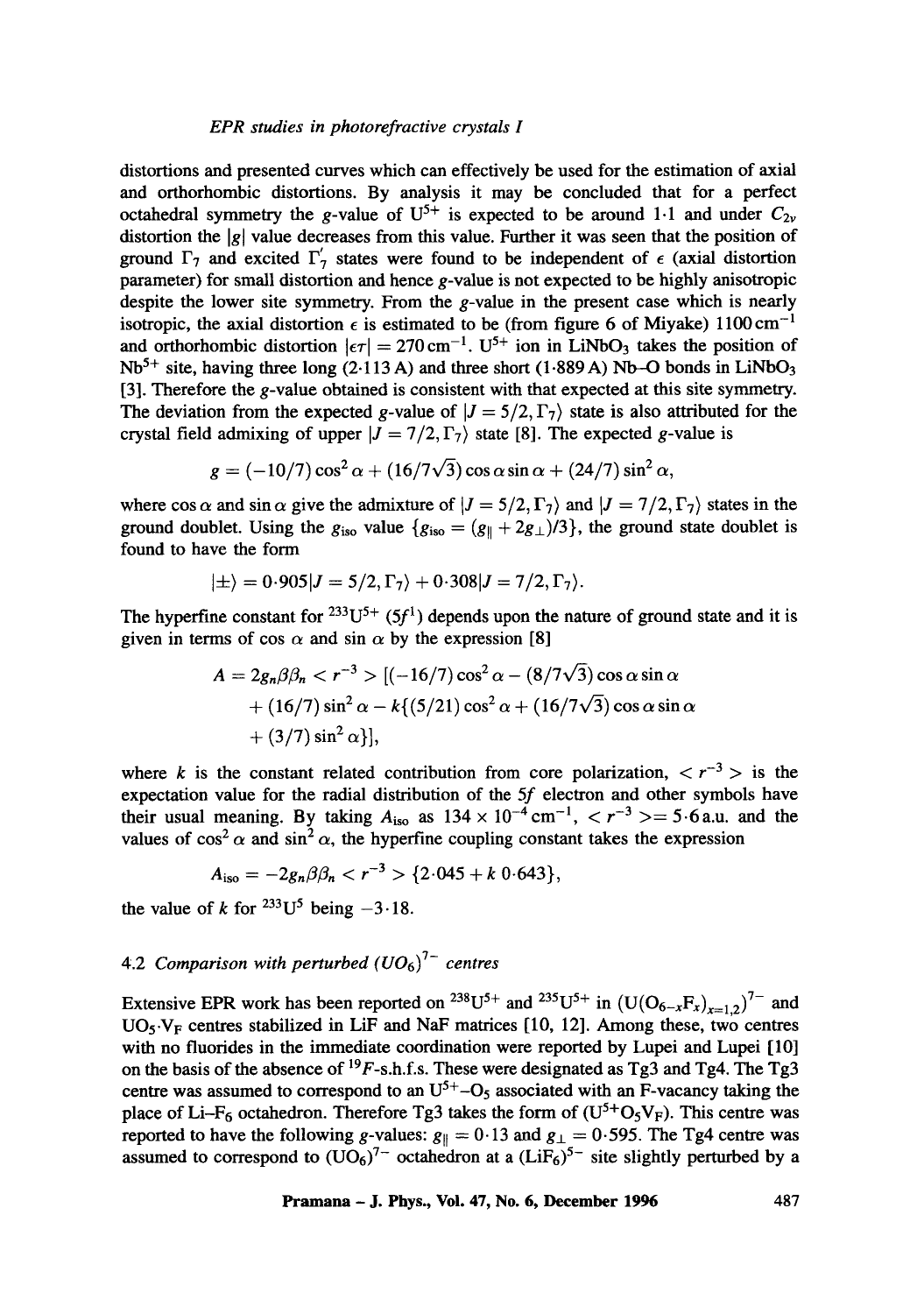cation impurity such as Cu, Ag or Au. This centre was reported to have the g-values:  $g_{\parallel} = 0.326$  and  $g_{\perp} = 0.362$ . The Tg4 centre is closest to the U<sup>5+</sup> centre in LiNbO<sub>3</sub> and next comes the Tg3 centre. In view of the apparent high symmetry of  $(UO_6)^7$  in LiNbO<sub>3</sub>, as well as in cubic LiF, it is rather intriguing that the g-values of Tg4 are widely different from those in  $LiNbO<sub>3</sub>$ . This is probably due to lower symmetry components of the crystalline field arising from associated lattice defects in alkali fluoride lattices.

## 4.3 *Systematics of*  $({}^{233}UO_{6-x}F_x)$  *hyperfine coupling constants with F<sup>-</sup>-substitutions*

To understand the systematics of the effect of F-substitution in  $(^{233}UO_6)^{7}$ , on the hyperfine coupling constant, the hyperfine data for  $235U^{5+}$  in oxyfluoro coordinations is used. The ratio of magnetic moments of two isotopic species of the same paramagnetic ion will be the ratio of the respective products *AI* [13]. Therefore  $(AI)^{233}$ /  $(AI)^{235} = 0.65/-0.361$  [14]. This gives the value of  $|(A)^{233}| = 2.6$   $(A)^{235}$ . Using this, the values of  $A^{233}$  were calculated for  $(UO_4F_2)^{5-}$  and  $(UO_5F)^{6-}$  complexes from the data published by Lupei *et al* [12]. These values are summarized in table 2. It can be seen that the value of  $A_{\parallel}$  decreased drastically with fluoride ion substitution, with an associated increase in the value of  $A_{\perp}$ . The value of  $A_{\text{iso}}$  was found to be essentially unaltered.

The systematic decrease of  $A_{\parallel}$ , with fluoride substitution looks rather surprising in the first instance as substitution with a more ionic ligand is expected to increase the hyperfine coupling constant. It can be understood by considering the site symmetry of the  $U^{5+}$ complex, the shape of 5f orbitals and their relative energies at the respective sites. In perfectly octahedral symmetry the ground  $a_{2\mu}$  orbital is directed away from the ligands and therefore no direct overlap is expected. However, lowering of symmetry together with spin-orbit interaction brings in  $\Gamma_7$  character to the upper sigma antibonding  $t_{1u}$  orbital set. As the ground state  $a_{1u}$  orbital transforms as  $\Gamma_7$ , the lowering of symmetry admixes the antibonding  $t_{1u}$  into the ground state. This enhances the electron density in the direction of distortion (z-axis). The  $[UO_4F_2]^{5-}$  and  $[UO_5F]^{6-}$  complexes in alkali fluorides have  $D_{4h}$  and  $C_{4v}$  symmetries respectively, whereas the symmetry axis of  $U^{5+}$  site in LiNbO<sub>3</sub> is a three-fold axis coincident with the centre of an octahedral face. Therefore for the oxyfluoro complexes in alkali halide matrices, there is an increased covalency in the axial direction thereby decreasing the A value. For  $U^{5+}$  in LiNbO<sub>3</sub> there is no bond in the direction of z-axis and hence a larger value is found for the magnitude of the parallel component of the hyperfine coupling constant.

## 4.4 *Effects of laser illumination*

Okamoto *et al* [5] investigated the effect of uranium dopant on the\_photorefractive sensitivity for  $LiNbO<sub>3</sub>$ . They have reported that the hologram is stable for an unusually long time. The main aspect where our work differs from that of Okamoto *et al* is that we have stabilized  $U^{5+}$  in LiNbO<sub>3</sub>, and that we have focussed our attention only on the role of  $U^{5+}$  in photoinduced charge transfer thereby formation of phase grating. The results shown in figure 2 give evidence for photoinduced reduction in  $U^{5+}$  concentration. The uranium dopant exists in tetravalent and/or probably hexavalent form in  $LiNbO<sub>3</sub>$  crystal. It may be noted that  $U^{4+}$  in octahedral symmetry does not give EPR signal. The decay of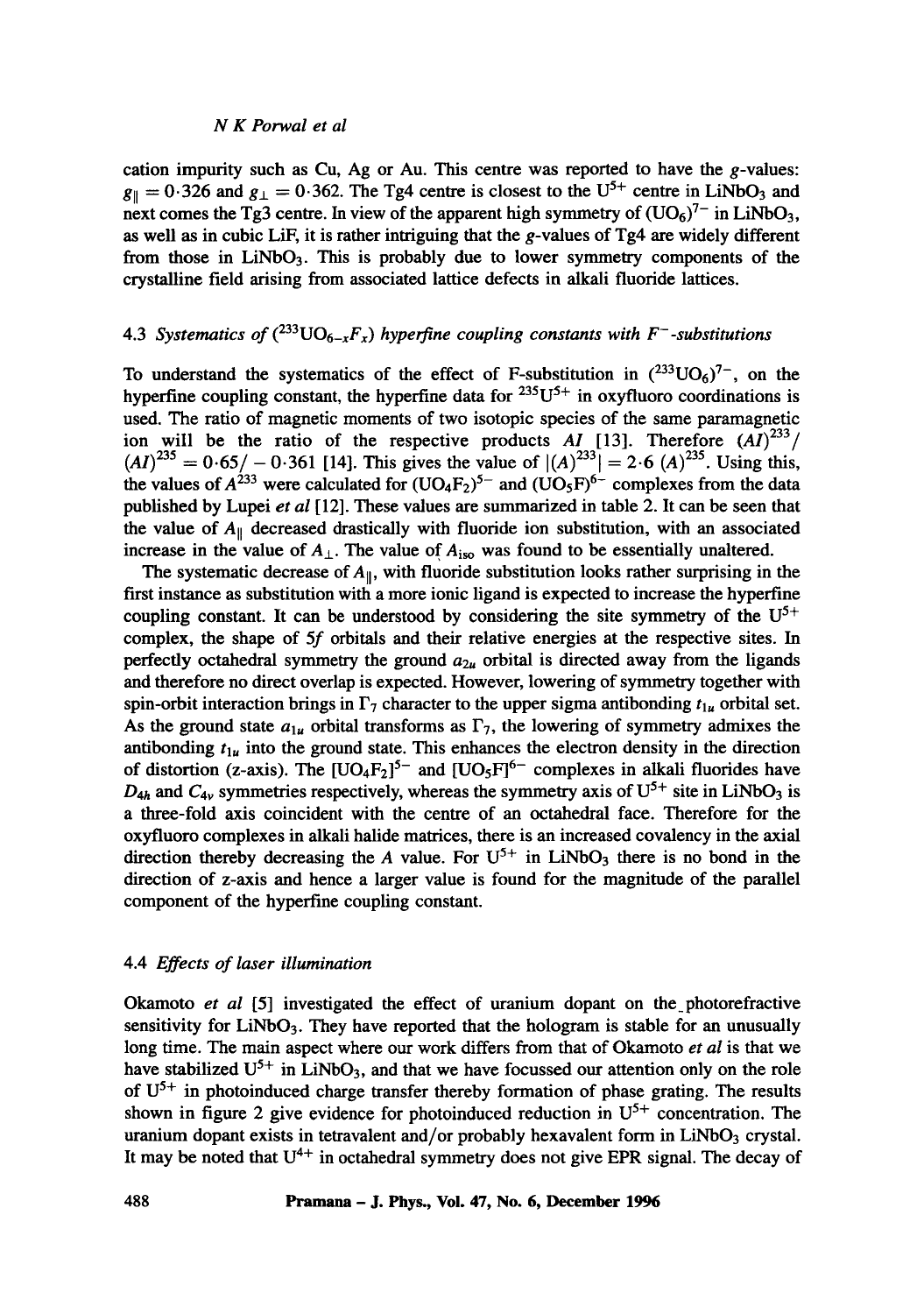

Figure 4. The fitting of the decay of EPR signal of  $U^{5+}$  to a double exponential  $(\tau_1 = 16 \text{ s}, \tau_2 = 146 \text{ s} \text{ at } 10 \text{ K})$ . The dashed curve is the theoretical fit.

the signal was fit to both single and double exponential forms. The double exponential decay gave a very satisfactory fit. A typical calculated decay curve along with experimental points is shown in figure 4. The two decay constants  $\tau_1$  and  $\tau_2$ corresponding to various temperatures are given in table 3. It may be seen that the decay consists of one faster component which is temperature independent and another one which is slower but temperature dependent. The logarithmic temperature dependent decay constant vs. *1/T* yielded a straight line with slope of 2.9. Fitting with two exponentials suggests the possibility of two types of trapping centresJmechanisms due to the photoinduced charge transfer process. Temperature independent process might imply a direct electron transfer photoexcitation between two trapping centres without involving mobility of charge carriers through conduction band. The temperature dependent process on the other hand would involve temperature dependence of mobility, dielectric relaxation time, number of charge carriers, etc. [13]. The temperature dependence of  $\tau_2$ can fit to an Arrhenius kind of equation with associated activation energy  $0.25 \times 10^{-3}$  eV. This shows the trap is extremely shallow and that probably was the reason for observing these effects in  $10-80$  K region. The band gap of LiNbO<sub>3</sub> is  $3.8$  eV. Therefore excitation with CVL is not expected to give inter-band transition. The reduction in  $U^{5+}$  signal, on CVL illumination and its restoration suggest that the photoinduced processes may be electron transfer between defect centers. If it is between  $U^{5+}$  and  $U^{4+}$  it can be of the form

$$
U^{5+} + h\nu \rightarrow U^{6+} + e^{-}
$$
  
\n
$$
U^{4+} + e^{-} \rightarrow U^{3+}
$$
  
\ni.e. 
$$
(U^{5+} + U^{4+})^{\frac{h\nu}{2}} (U^{6+} + U^{3+}).
$$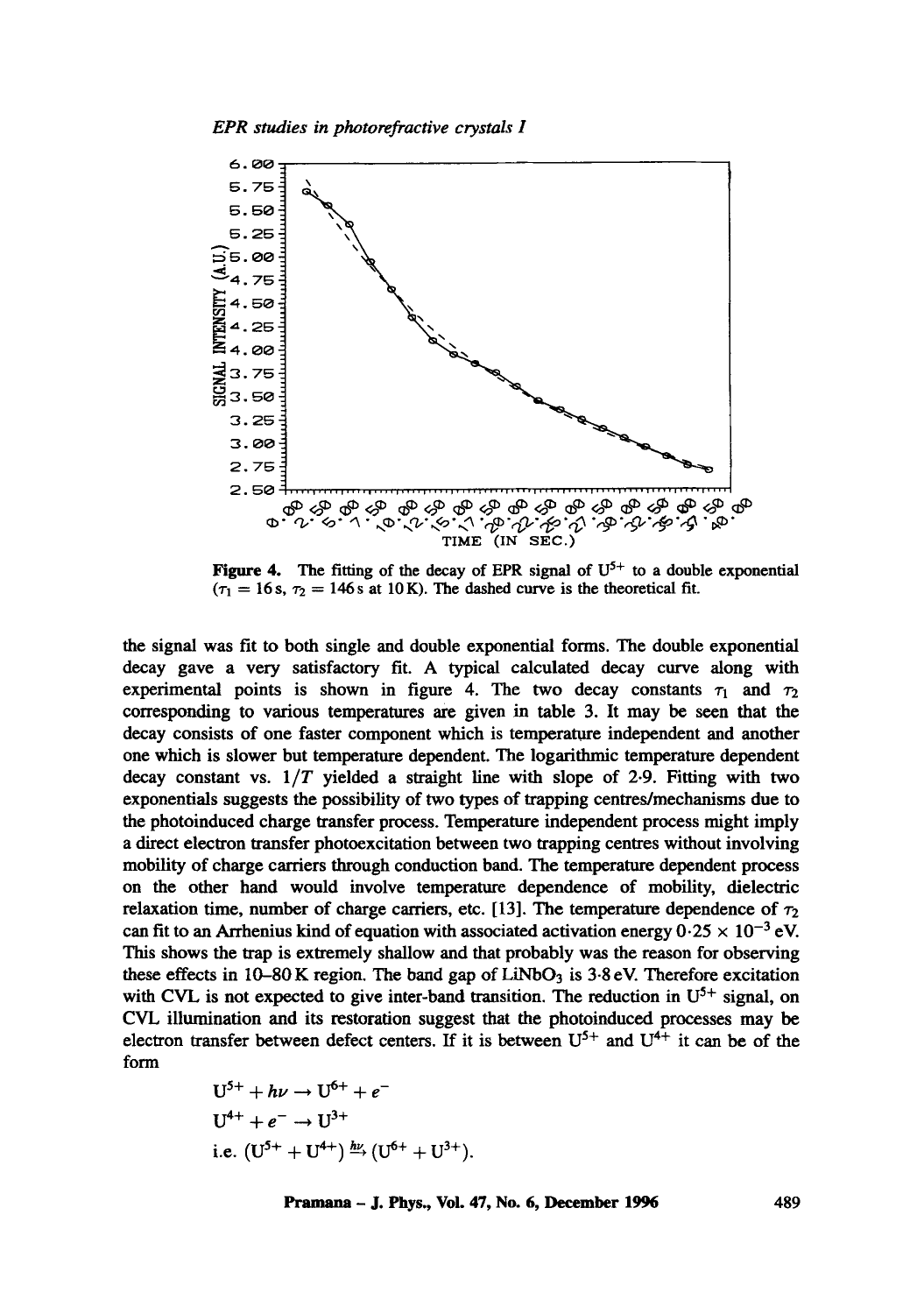Table 3. Time constants for the double exponential decay of  $U^{5+}$  on CVL illumination.

| Temperature (K) | $\tau_1(s)$ | $\tau_2(s)$ |
|-----------------|-------------|-------------|
| 10              | 16          | 146         |
| 40              | 16          | 178         |
| 80              | 16          | 183         |
| 100             | 16          | 210         |

The reverse electron transfer would restore the  $U^{5+}$  signal on putting off the laser illumination. This transition between two different valence states of uranium, may be identified with the temperature independent process with time constant of  $\sim$  16 s. The intrinsic instability of the lower valence states of uranium at  $Nb<sup>5+</sup>$  site could be responsible for this.

Another possible pathway may be

$$
O^{2-} - h\nu \rightarrow O^- + e^-
$$
  

$$
U^{5+} + e^- \rightarrow U^{4+}.
$$

In this process the recovery of the signal may be very slow as  $U^{4+}$  is stable in this lattice. Further  $O^-$  should be detectable by EPR. As  $O^-$  was not detected, this pathway is considered less probable.

### **5. Conclusion**

The hyperfine interaction data of  $^{233}$ U(V) in octahedral (UO<sub>6</sub>):LiNbO<sub>3</sub> is presented. The systematics of variation of hyperfine coupling with  $F$ -substitution can be explained using a simple crystal field approach. It is observed that uranium in pentavalent state takes part in photoinduced valence change which is the basic mechanism for photorefraction.

## **Acknowledgement**

The authors are thankful to Dr J C Vyas for his help during the growth of  $LiNbO<sub>3</sub>$  single crystal.

## **References**

- [1] R Orlowski and E Kratzig, *Ferroelectrics* 26, 831 (1980)
- [2] A Ashkin, G D Boyd, J M Dziedzic, R G Smith, A A Ballmann and K Nassau, *Appl. Phys.*  Lett. 9, 72 (1966)
- [3] F S Chen, J T LaMacchia and D B Fraser, *Appl. Phys. Lett.* **13**, 323 (1968)
- [4] P Giinter and J P Huignard (eds), *Topics in applied physics: Photorefractive materials and their applications I* (Berlin, Heidelberg, 1988) vol. 61
- [5] E Okamoto, H Ilkeo and K Muto, *Appl. Opt.* 14, 2543 (1975)
- [6] W Burton Lewis, H G Hecht and M P Eastman, *Inorg. Chem.,* 12 1634 (1973)